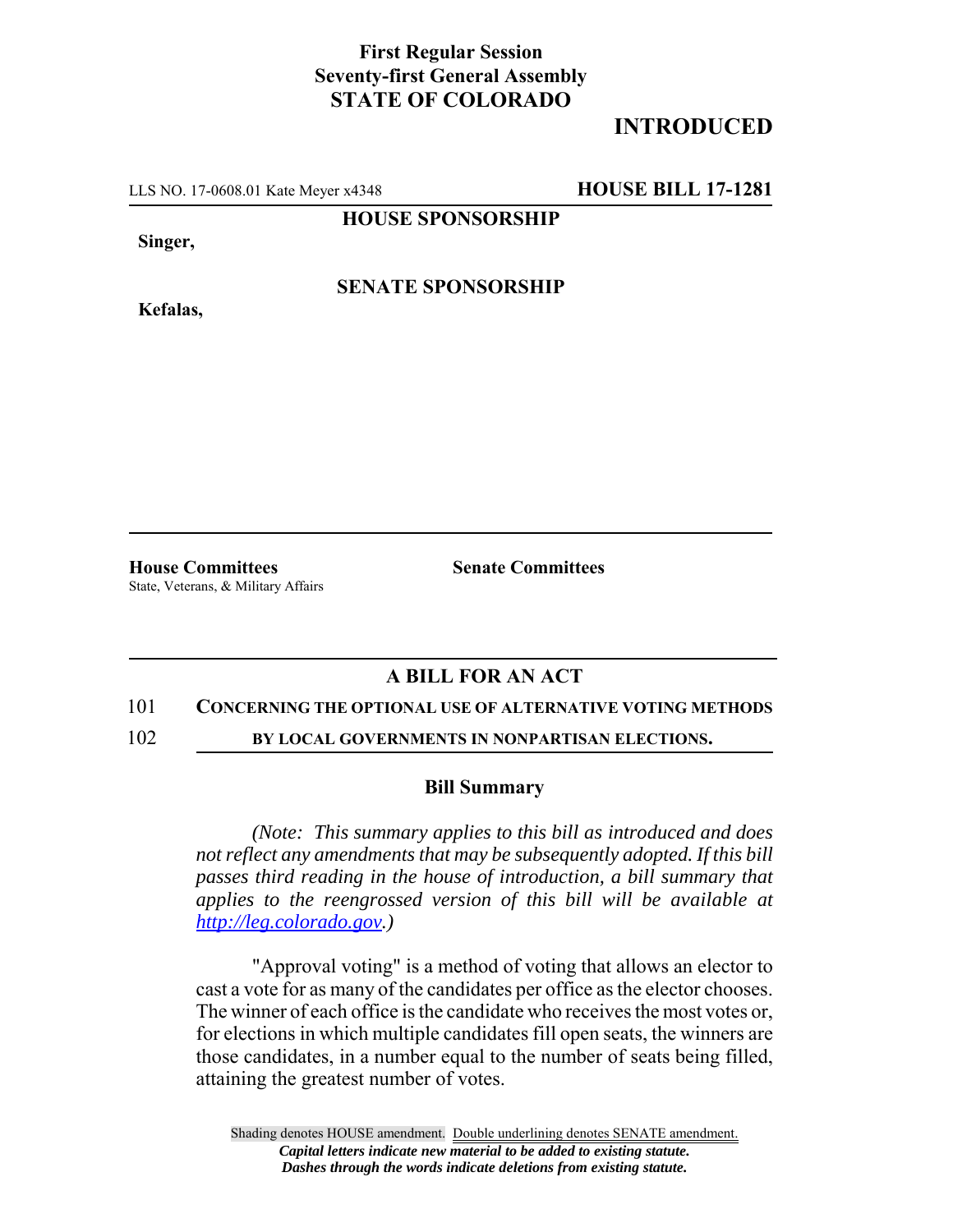The bill authorizes cities, towns, counties, cities and counties, school districts, and special districts (collectively, "local governments") to conduct nonpartisan elections using approval voting on and after November 1, 2017. A nonpartisan election is an election in which the political party affiliations of candidates are not printed on the ballot.

The secretary of state is directed to adopt rules and provide advice to local governments regarding approval voting and to submit a report by February 15, 2020, regarding approval voting to the state, veterans, and military affairs committees of the general assembly.

County clerk and recorders may decline to coordinate an election if a local government elects to employ approval voting in the election.

The bill makes necessary modifications to current law occasioned by the use of approval voting, such as excluding approval voting from the definition of "overvote" and adjusting provisions prescribing the form of ballots and automatic recount triggers.

1 *Be it enacted by the General Assembly of the State of Colorado:*

- 2 **SECTION 1.** In Colorado Revised Statutes, 1-1-104, **amend** 3 (23.4) as follows:
- 4 **1-1-104. Definitions.** As used in this code, unless the context 5 otherwise requires:

 (23.4) "Overvote" means the selection by an elector of more names than there are persons to be elected to an office or the designation of more than one answer to a ballot question or ballot issue. "OVERVOTE" DOES NOT INCLUDE APPROVAL VOTING, AS DEFINED IN SECTION 1-7-1102  $10 \t(1)$ .

11 **SECTION 2.** In Colorado Revised Statutes, 1-5-407, **amend** (2) 12 and (3) as follows:

 **1-5-407. Form of ballots.** (2) The ballots shall be printed so as to give to each eligible elector a clear opportunity to designate his or her choice of candidates, joint candidates, ballot issues, and ballot questions by a mark as instructed. On the ballot may be printed words that will aid 17 the elector, such as "vote for not more than one" OR, FOR AN ELECTION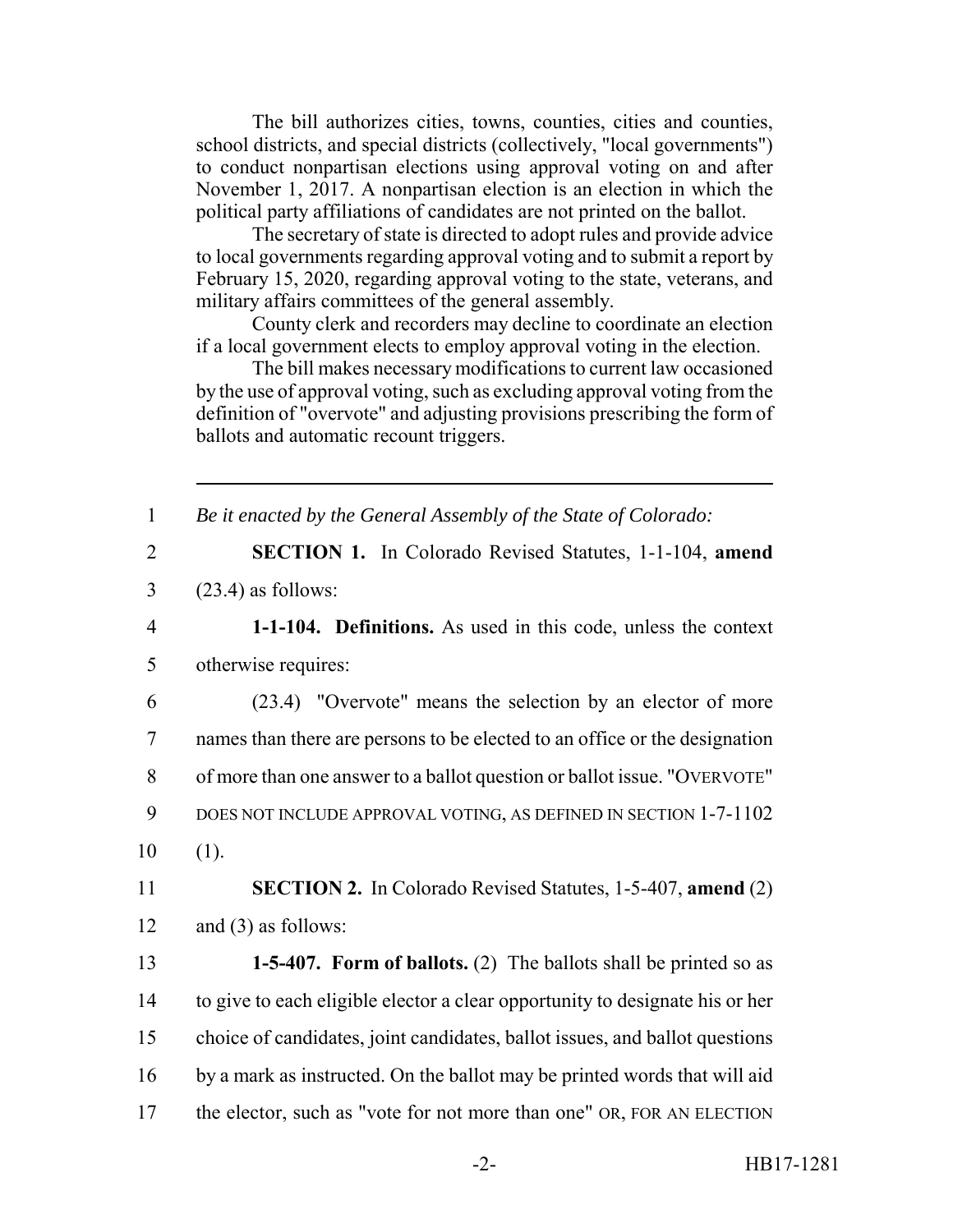CONDUCTED USING APPROVAL VOTING PURSUANT TO PART 11 OF ARTICLE 2 7 OF THIS TITLE 1, "VOTE FOR ONE OR MORE".

 (3) (a) At the end of the list of candidates for each different office shall be one or more blank spaces in which the elector may write the name of any eligible person not printed on the ballot who has filed an affidavit of intent of write-in candidate pursuant to section 1-4-1101. EXCEPT AS PROVIDED IN SUBSECTION (3)(b) OF THIS SECTION, the number of spaces provided shall be IS the lesser of the number of eligible electors who have properly filed an affidavit of intent of write-in candidate pursuant to section 1-4-1101 or the number of persons to be elected to the 11 office. No such blank spaces shall WILL be provided if no eligible elector properly filed an affidavit of intent of write-in candidate.

 (b) FOR AN ELECTION CONDUCTED USING APPROVAL VOTING 14 PURSUANT TO PART 11 OF ARTICLE 7 OF THIS TITLE 1, THE NUMBER OF BLANK SPACES PROVIDED IN WHICH AN ELECTOR MAY WRITE IN THE NAME OF A WRITE-IN CANDIDATE IS THE NUMBER OF ELIGIBLE ELECTORS WHO PROPERLY FILED AN AFFIDAVIT OF INTENT PURSUANT TO SECTION 1-4-1101.

 **SECTION 3.** In Colorado Revised Statutes, 1-7-116, **add** (6) as follows:

 **1-7-116. Coordinated elections - definition.** (6) A COUNTY CLERK AND RECORDER MAY, IN HIS OR HER DISCRETION, DECLINE TO COORDINATE AN ELECTION FOR A LOCAL GOVERNMENT, AS DEFINED IN 24 SECTION 1-7-1102 (2), IF THE LOCAL GOVERNMENT HAS ELECTED TO USE 25 APPROVAL VOTING PURSUANT TO PART 11 OF THIS ARTICLE 7.

 **SECTION 4.** In Colorado Revised Statutes, **add** part 11 to article 7 of title 1 as follows: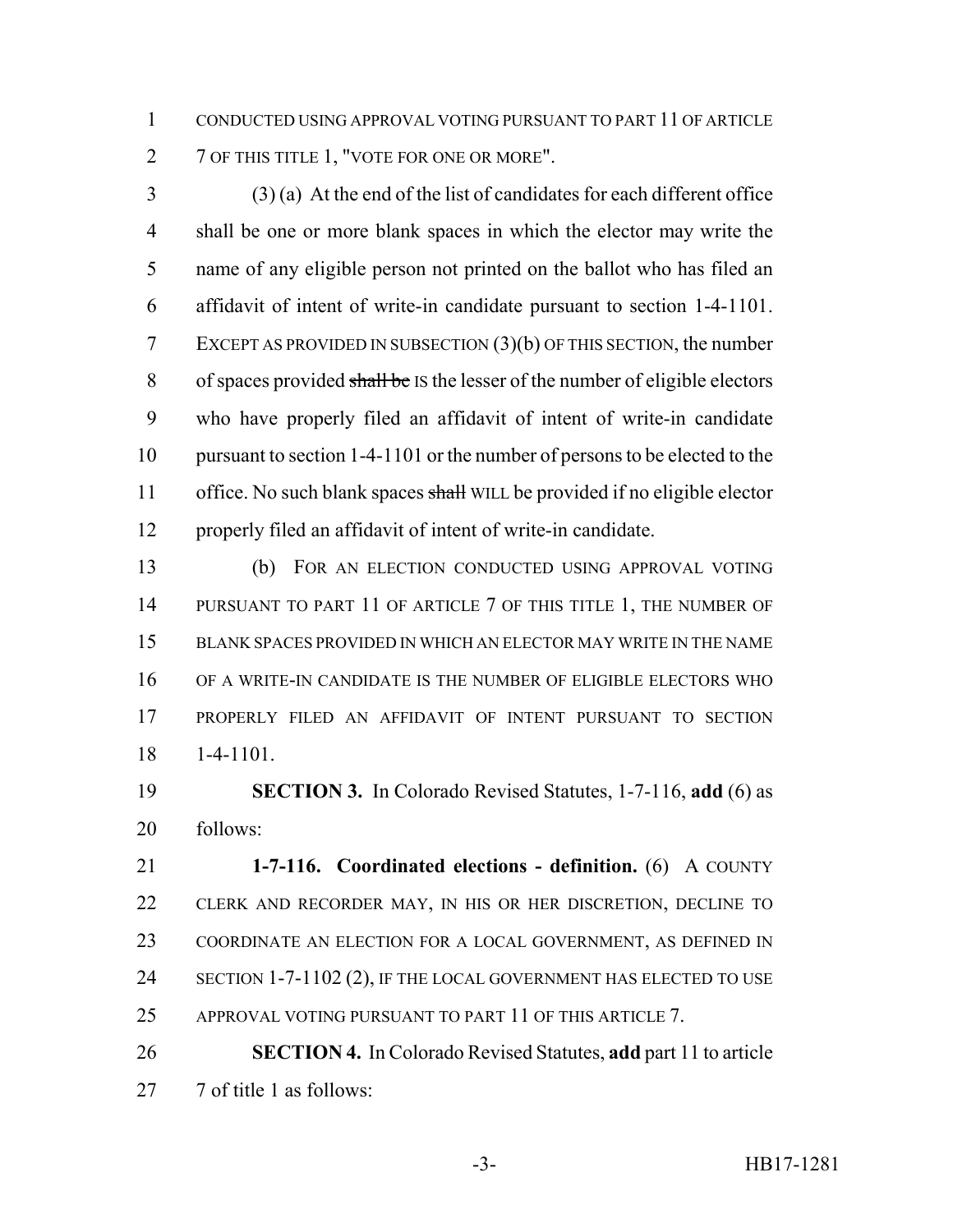| $\mathbf{1}$   | PART <sub>11</sub>                                                  |
|----------------|---------------------------------------------------------------------|
| $\overline{2}$ | <b>APPROVAL VOTING</b>                                              |
| 3              | 1-7-1101. Short title. THE SHORT TITLE OF THIS PART 11 IS THE       |
| 4              | "APPROVAL VOTING ACT".                                              |
| 5              | 1-7-1102. Definitions. As USED IN THIS PART 11, UNLESS THE          |
| 6              | <b>CONTEXT OTHERWISE REQUIRES:</b>                                  |
| 7              | (1) "APPROVAL VOTING" MEANS A METHOD OF VOTING IN WHICH:            |
| 8              | AN ELECTOR MAY CAST A VOTE FOR AS MANY OF THE<br>(a)                |
| 9              | CANDIDATES PER OFFICE AS THE ELECTOR CHOOSES; AND                   |
| 10             | (b) THE WINNER OF EACH OFFICE IS THE CANDIDATE WHO RECEIVES         |
| 11             | THE MOST VOTES.                                                     |
| 12             | (2) "LOCAL GOVERNMENT" MEANS A CITY, TOWN, COUNTY, CITY             |
| 13             | AND COUNTY, SCHOOL DISTRICT, PUBLIC IMPROVEMENT DISTRICT CREATED    |
| 14             | PURSUANT TO PART 5 OF ARTICLE 20 OF TITLE 30, OR A SPECIAL DISTRICT |
| 15             | CREATED PURSUANT TO ARTICLE 1 OF TITLE 32.                          |
| 16             | 1-7-1103. Approval voting authorized - when. (1) A LOCAL            |
| 17             | GOVERNMENT MAY CONDUCT AN ELECTION USING APPROVAL VOTING IF:        |
| 18             | (a) THE ELECTION IN WHICH APPROVAL VOTING IS EMPLOYED IS A          |
| 19             | NONPARTISAN ELECTION:                                               |
| 20             | (b) USE OF APPROVAL VOTING IN THE LOCAL GOVERNMENT IS NOT           |
| 21             | PROHIBITED BY THE CHARTER OF THE LOCAL GOVERNMENT;                  |
| 22             | (c) THE ELECTION IS CONDUCTED IN ACCORDANCE WITH THIS PART          |
| 23             | 11 AND THE RULES ADOPTED BY THE SECRETARY OF STATE PURSUANT TO      |
| 24             | SECTION $1-7-1105$ ; AND                                            |
| 25             | (d)<br>THE ELECTION IS CONDUCTED WITH A SYSTEM OF CASTING,          |
| 26             | RECORDING, AND TABULATING VOTES THAT IS CAPABLE OF CONDUCTING       |
| 27             | THE ELECTION USING APPROVAL VOTING AND THAT HAS BEEN CERTIFIED      |
|                |                                                                     |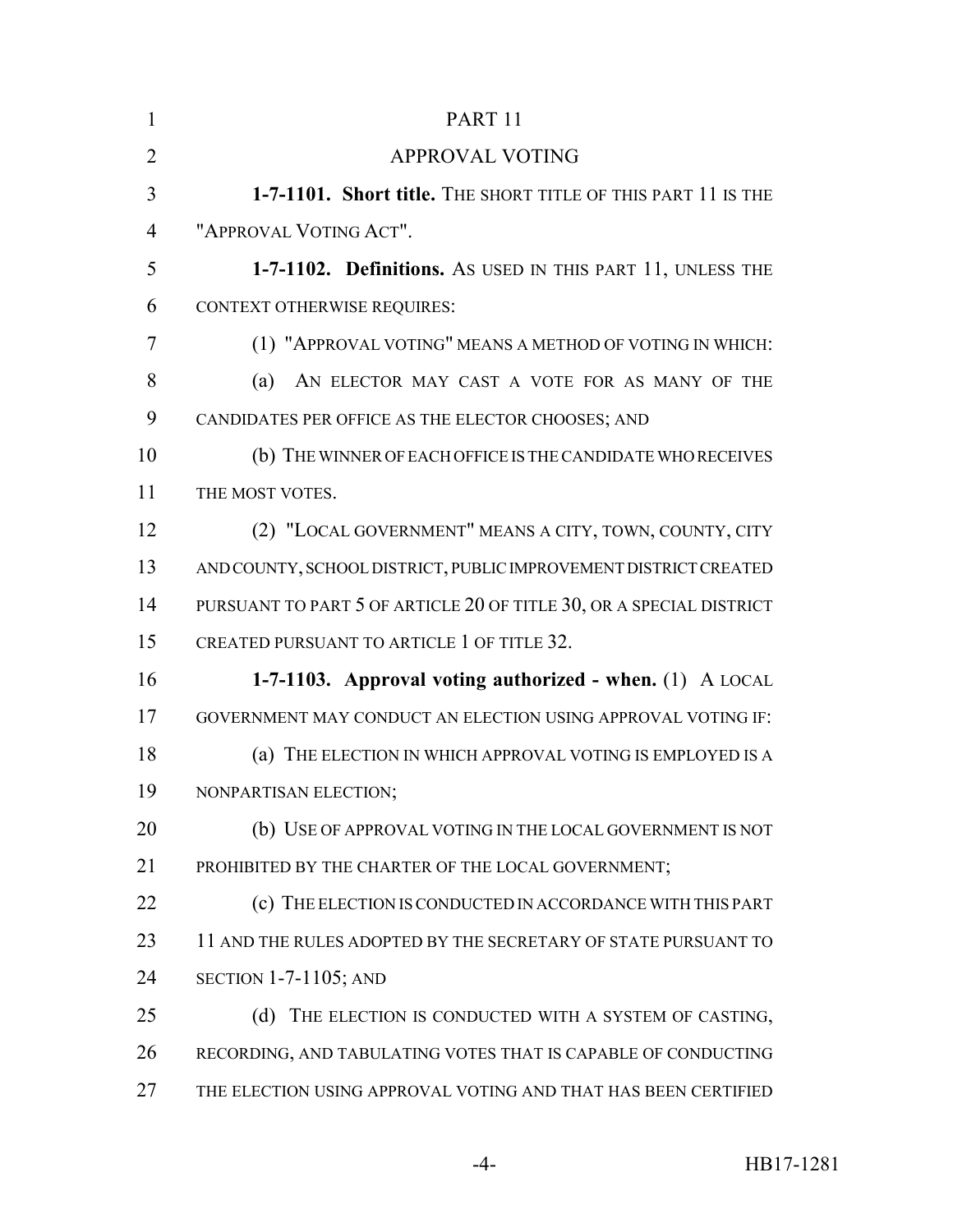BY THE SECRETARY OF STATE.

 (2) APPROVAL VOTING MAY BE UTILIZED IN ELECTIONS CONDUCTED ON AND AFTER NOVEMBER 1, 2017.

 **1-7-1104. Conduct of elections using approval voting - ballots - information provided to electors.** (1) NOTWITHSTANDING SECTION 1-7-114 (3), ANY ELECTION CONTEST CONDUCTED USING APPROVAL VOTING MUST ALLOW AN ELECTOR TO VOTE ON A BALLOT FOR AS MANY CANDIDATES FOR EACH OFFICE AS THE ELECTOR CHOOSES, INCLUDING WRITE-IN CANDIDATES WHO PROPERLY FILED AFFIDAVITS OF INTENT IN ACCORDANCE WITH PART 11 OF ARTICLE 4 OF THIS TITLE 1 OR ARTICLE 10 OF TITLE 31, AS APPLICABLE.

12 (2) (a) IN AN ELECTION CONDUCTED USING APPROVAL VOTING IN WHICH ONE CANDIDATE IS TO BE ELECTED TO AN OFFICE, THE DESIGNATED ELECTION OFFICIAL SHALL DECLARE AS THE WINNER THE CANDIDATE WHO RECEIVES THE GREATEST NUMBER OF VOTES.

 (b) IN AN ELECTION CONDUCTED USING APPROVAL VOTING IN WHICH MORE THAN ONE CANDIDATE IS TO BE ELECTED TO AN OFFICE IN A MULTIPLE-SEAT DISTRICT OR TO A GOVERNING BODY THAT INCLUDES MULTIPLE AT-LARGE SEATS, THE OFFICES ARE WON BY THOSE CANDIDATES, IN A NUMBER EQUAL TO THE NUMBER OF SEATS BEING FILLED, WHO 21 RECEIVE THE GREATEST NUMBER OF VOTES.

 (3) NOTHING IN THIS SECTION PROHIBITS A LOCAL GOVERNMENT FROM IMPOSING OR ENFORCING ADDITIONAL REQUIREMENTS FOR DETERMINING THE WINNER OF A LOCAL GOVERNMENT ELECTION CONDUCTED USING APPROVAL VOTING.

 **1-7-1105. Secretary of state - rules - guidance to local governments - report - repeal.** (1) PRIOR TO OCTOBER 1, 2017, AND AS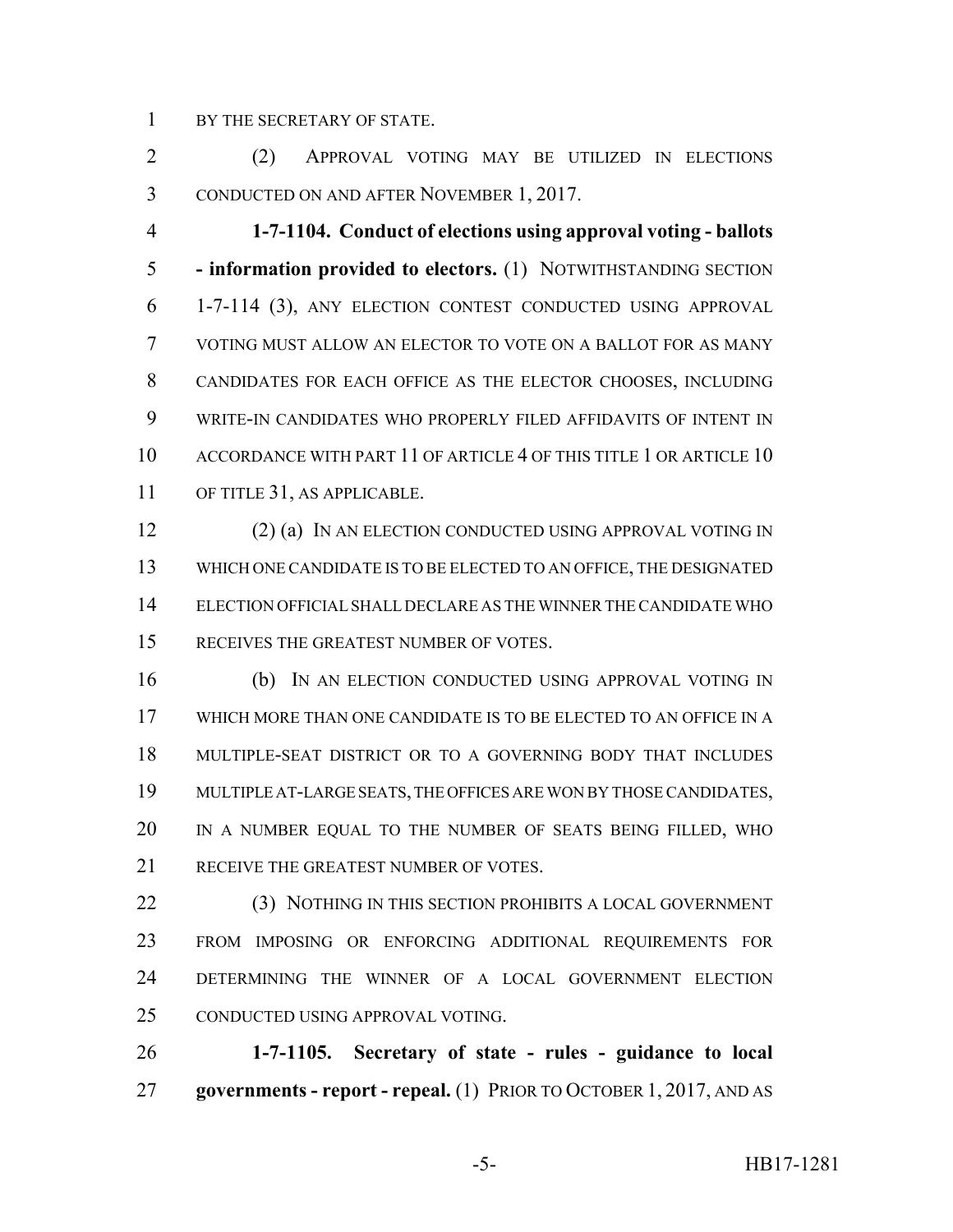NECESSARY THEREAFTER, THE SECRETARY OF STATE SHALL ADOPT RULES 2 IN ACCORDANCE WITH ARTICLE 4 OF TITLE 24 ON THE CONDUCT OF ELECTIONS USING APPROVAL VOTING. THE RULES SHALL PRESCRIBE THE METHODS AND PROCEDURES FOR TABULATING, AUDITING, AND REPORTING RESULTS IN AN ELECTION USING APPROVAL VOTING.

 (2) UPON REQUEST, THE SECRETARY OF STATE SHALL PROVIDE GUIDANCE AND ADVICE TO THE GOVERNING BODIES AND DESIGNATED ELECTION OFFICIALS OF LOCAL GOVERNMENTS OF THE STATE ON THE 9 CONDUCT OF ELECTIONS USING APPROVAL VOTING.

 (3) (a) THE SECRETARY OF STATE SHALL SUBMIT A REPORT CONCERNING THE USE OF APPROVAL VOTING IN COLORADO TO THE STATE, VETERANS, AND MILITARY AFFAIRS COMMITTEES, OR ANY SUCCESSOR COMMITTEES, OF THE SENATE AND THE HOUSE OF REPRESENTATIVES NO LATER THAN FEBRUARY 15, 2020.

 (b) AT A MINIMUM, THE REPORT SUBMITTED UNDER THIS 16 SUBSECTION (3) MUST INCLUDE:

 (I) AN ASSESSMENT OF ALL ELECTIONS CONDUCTED USING APPROVAL VOTING FROM NOVEMBER 1, 2017, THROUGH NOVEMBER 5, 2019, BY LOCAL GOVERNMENTS IN ACCORDANCE WITH THIS PART 11 AND BY HOME RULE CITIES AND CITIES AND COUNTIES IN ACCORDANCE WITH 21 THEIR CHARTERS:

**(II) ANY INPUT OR RECOMMENDATIONS MADE BY THE DESIGNATED**  ELECTION OFFICIALS OF LOCAL GOVERNMENTS THAT CONDUCTED AN 24 ELECTION USING APPROVAL VOTING FROM NOVEMBER 1, 2017, THROUGH NOVEMBER 5, 2019; AND

 (III) THE SECRETARY OF STATE'S RECOMMENDATIONS FOR CHANGES TO STATUTES, RULES, AND LOCAL VOTING PROCEDURES THAT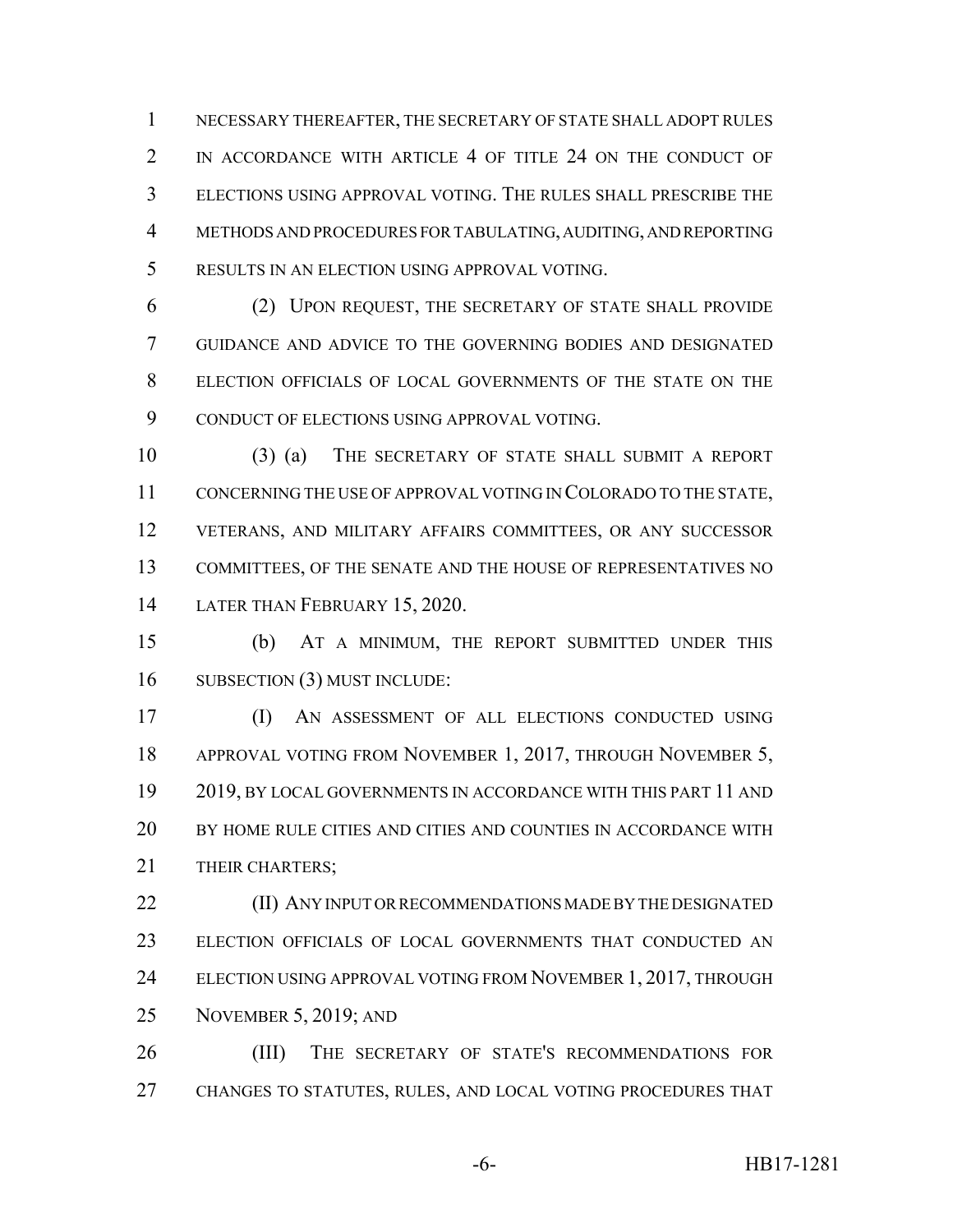WOULD BE REQUIRED TO IMPLEMENT APPROVAL VOTING AS A PERMANENT ALTERNATIVE ELECTION METHOD FOR REGULAR AND SPECIAL FEDERAL, STATE, AND LOCAL ELECTIONS.

 (c) THIS SUBSECTION (3) IS REPEALED, EFFECTIVE JULY 1, 2020. **SECTION 5.** In Colorado Revised Statutes, 1-10.5-101, **add** 6  $(1)(c)$  as follows:

 **1-10.5-101. Recounts required - expenses.**  $(1)$  (c) NOTWITHSTANDING SUBSECTION  $(1)(b)$  OF THIS SECTION, FOR AN ELECTION CONTEST CONDUCTED USING APPROVAL VOTING, A RECOUNT IS REQUIRED IF:

 (I) THE DIFFERENCE BETWEEN THE NUMBER OF VOTES CAST FOR ANY CANDIDATE APPARENTLY ELECTED AND THE NUMBER OF VOTES CAST FOR ANY CANDIDATE APPARENTLY DEFEATED IS LESS THAN OR EQUAL TO ONE-HALF PERCENT OF THE NUMBER OF BALLOTS CAST THAT CONTAIN THE CONTEST, OR LESS THAN SIX IF THE NUMBER OF BALLOTS CAST THAT 16 CONTAIN THE CONTEST IS ONE THOUSAND OR LESS; OR

 (II) THE DIFFERENCE BETWEEN THE NUMBER OF VOTES CAST FOR ANY CANDIDATE AND A NUMERICAL THRESHOLD THAT TRIGGERS A RUNOFF ELECTION IS LESS THAN OR EQUAL TO ONE-HALF PERCENT OF THE TOTAL BALLOTS CAST THAT CONTAIN THE CONTEST.

 **SECTION 6.** In Colorado Revised Statutes, 22-31-103, **amend** 22  $(1)$  as follows:

 **22-31-103. Board of education to govern conduct of school elections - contract with county clerk and recorder - approval voting authorized - definition.** (1) (a) Except as otherwise provided in this 26 article ARTICLE 31, the board of education of each school district shall govern the conduct of all school elections in the district, shall designate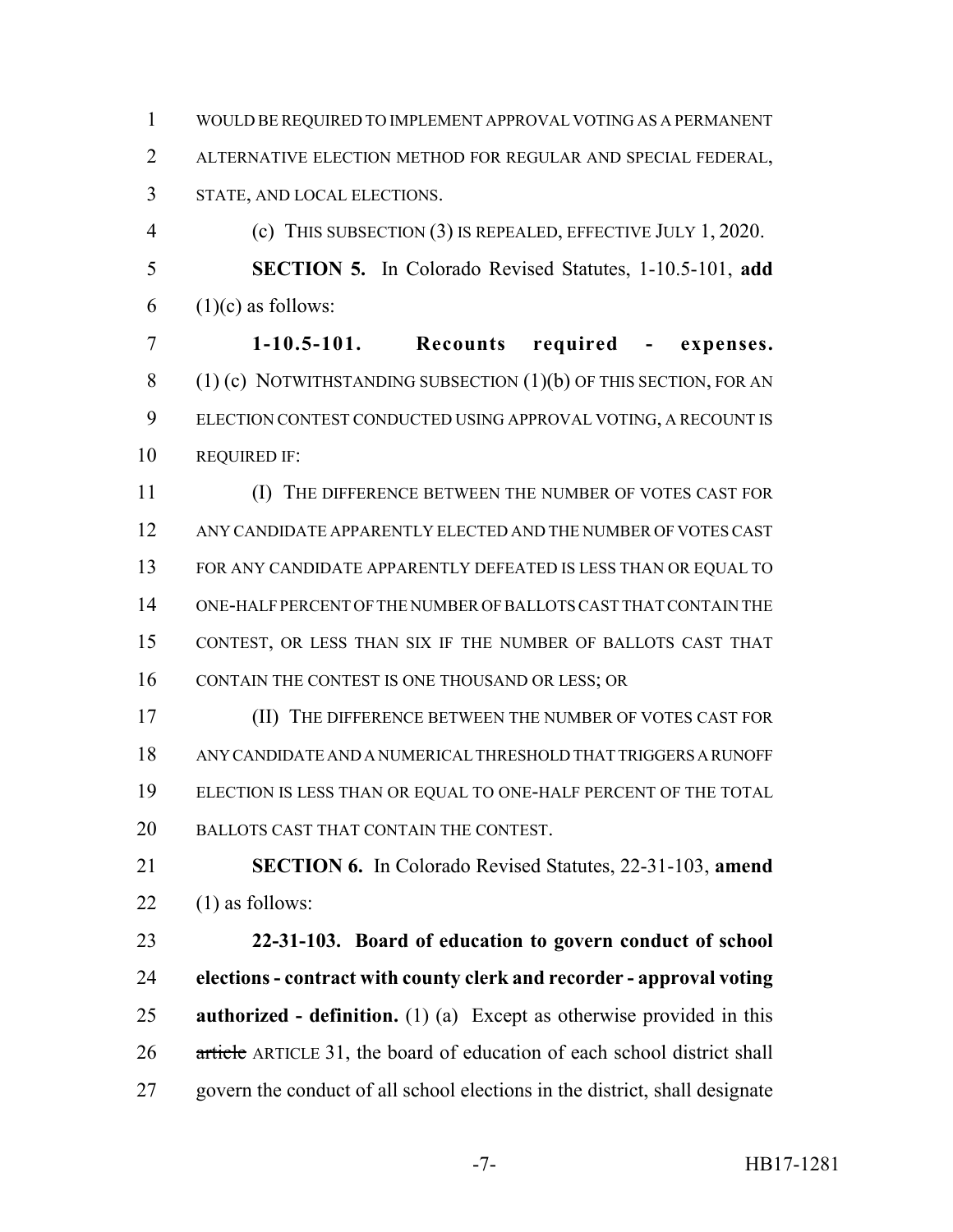1 an election official who shall be IS responsible for conducting the election, and shall render all interpretations and make all initial decisions as to controversies or other matters arising in the conduct of such elections. All elections authorized in this article ARTICLE 31 shall be 5 conducted pursuant to the provisions of articles 1 to 13 of title 1. C.R.S. (b) A BOARD OF EDUCATION OF A SCHOOL DISTRICT MAY USE APPROVAL VOTING TO CONDUCT A REGULAR BIENNIAL SCHOOL ELECTION TO ELECT SCHOOL DIRECTORS OF THE DISTRICT IN ACCORDANCE WITH SECTION 1-7-1103 AND THE RULES ADOPTED BY THE SECRETARY OF STATE PURSUANT TO SECTION 1-7-1105 (1). AS USED IN THIS SUBSECTION (1), "APPROVAL VOTING" HAS THE SAME MEANING AS SET FORTH IN SECTION  $12 \t1-7-1102 \t(1).$ 

 **SECTION 7.** In Colorado Revised Statutes, **add** 31-10-618 as follows:

 **31-10-618. Approval voting authorized - definition.** (1) (a) NOTWITHSTANDING ANY PROVISION OF THIS ARTICLE 10 TO THE CONTRARY, A MUNICIPALITY MAY USE APPROVAL VOTING TO CONDUCT A REGULAR ELECTION TO ELECT THE MAYOR OR MEMBERS OF THE GOVERNING BODY OF THE MUNICIPALITY IN ACCORDANCE WITH SECTION 1-7-1103 AND THE RULES ADOPTED BY THE SECRETARY OF STATE PURSUANT TO SECTION 1-7-1105 (1).

22 (b) NOTWITHSTANDING SECTION 31-10-612, A BALLOT CAST IN AN ELECTION CONDUCTED UNDER THIS ARTICLE 10 USING APPROVAL VOTING IS NOT DEFECTIVE SOLELY BECAUSE AN ELECTOR VOTES FOR MORE NAMES THAN THERE ARE PERSONS TO BE ELECTED TO A PARTICULAR OFFICE.

26 (2) A MUNICIPALITY CONDUCTING AN ELECTION USING APPROVAL VOTING MAY ADAPT THE REQUIREMENTS OF THIS ARTICLE 10, INCLUDING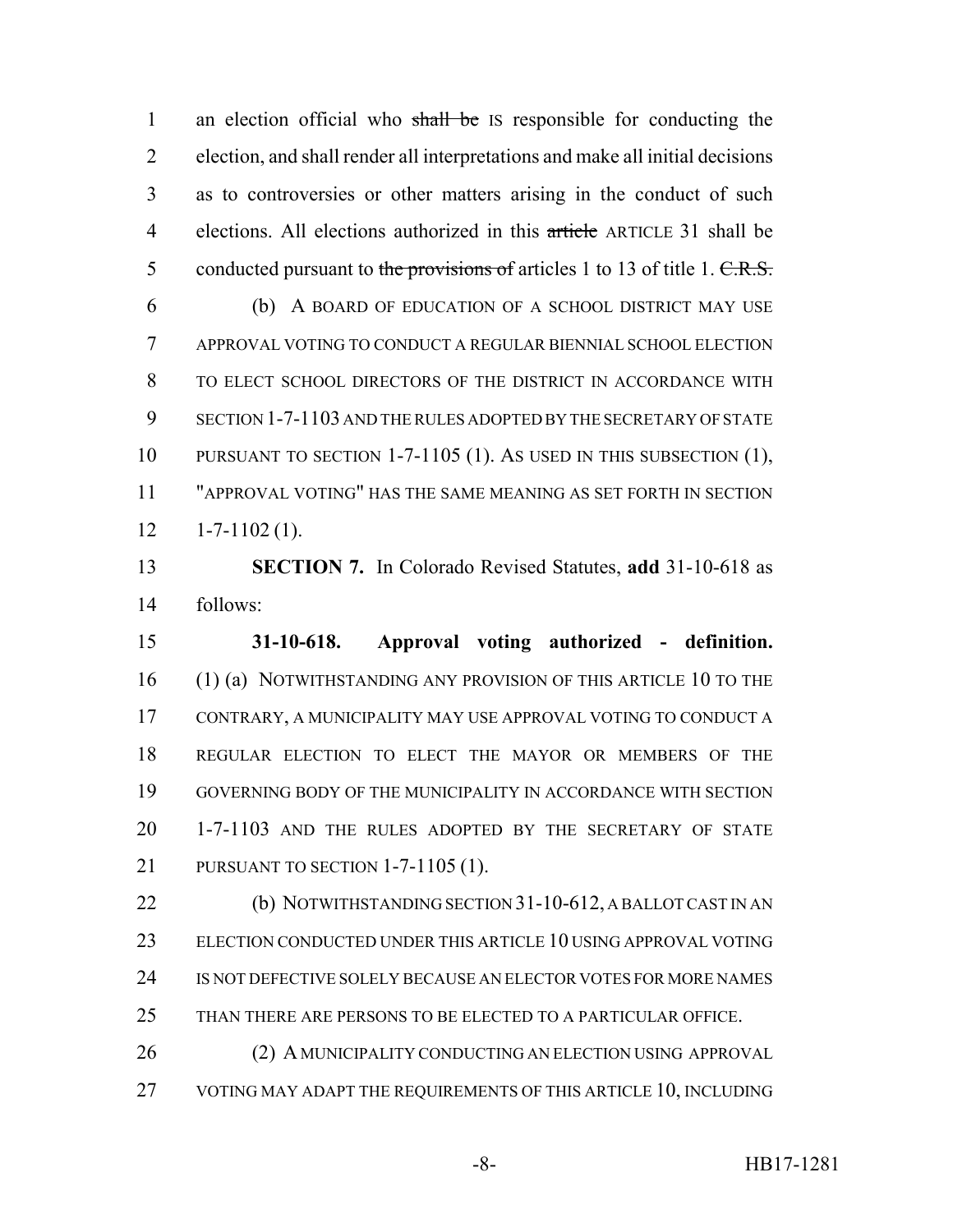REQUIREMENTS CONCERNING THE FORM OF THE BALLOT, THE METHOD OF MARKING THE BALLOT, THE PROCEDURE FOR COUNTING BALLOTS, AND THE FORM OF THE ELECTION JUDGES' CERTIFICATE, AS NECESSARY FOR COMPATIBILITY WITH APPROVAL VOTING.

 (3) AS USED IN THIS SECTION, "APPROVAL VOTING" HAS THE MEANING SET FORTH IN SECTION 1-7-1102 (1).

 **SECTION 8.** In Colorado Revised Statutes, **add** 32-1-805.7 as follows:

 **32-1-805.7. Approval voting authorized - definition.** (1) NOTWITHSTANDING ANY PROVISION OF THIS PART 8 TO THE CONTRARY, A SPECIAL DISTRICT MAY USE APPROVAL VOTING TO CONDUCT A REGULAR ELECTION TO ELECT DIRECTORS OF THE SPECIAL DISTRICT IN ACCORDANCE WITH SECTION 1-7-1103 AND THE RULES ADOPTED BY THE 14 SECRETARY OF STATE PURSUANT TO SECTION 1-7-1105 (1).

 (2) A SPECIAL DISTRICT CONDUCTING AN ELECTION USING APPROVAL VOTING MAY ADAPT THE REQUIREMENTS OF THIS PART 8 AND 17 PART 11 OF ARTICLE 7 OF TITLE 1, INCLUDING REQUIREMENTS CONCERNING THE FORM OF THE BALLOT, THE METHOD OF MARKING THE BALLOT, THE PROCEDURE FOR COUNTING BALLOTS, AND THE FORM OF THE ELECTION JUDGES' CERTIFICATE, AS NECESSARY FOR COMPATIBILITY WITH APPROVAL VOTING.

22 (3) AS USED IN THIS SECTION, "APPROVAL VOTING" HAS THE MEANING SET FORTH IN SECTION 1-7-1102 (1).

 **SECTION 9. Applicability.** This act applies to elections conducted on or after November 1, 2017.

 **SECTION 10. Act subject to petition - effective date.** This act takes effect at 12:01 a.m. on the day following the expiration of the